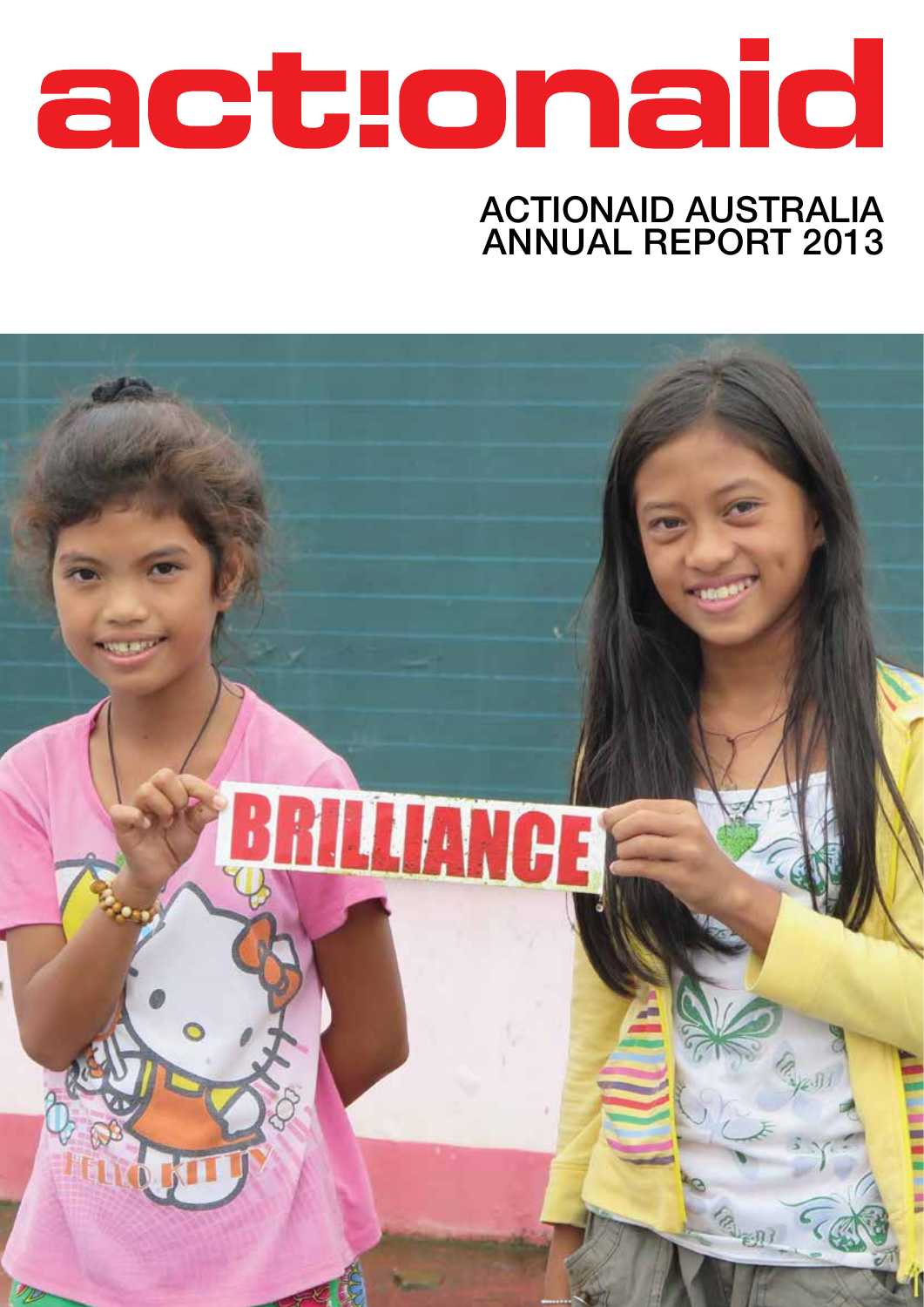#### A world without AND injustice in WHICH EVERY **DN ENJOYS** the right to a life with dignity.

**CONTENTS** 

| Vision, mission, values          | 2  |
|----------------------------------|----|
| CEO's and President's message    | 3  |
| The Philippines   Uganda         | 4  |
| Kenya   India                    | 5  |
| Fundraising   Tax Power!         | 6  |
| Occupied Palestinian Territories |    |
| Justice for Women   Bangladesh   | 8  |
| Comedy festival                  | 9  |
| Jesca's restaurant               | 10 |
| Our supporters                   | 11 |
| <b>Board</b>                     | 12 |
| Auditor's statement              | 13 |
| Financials                       | 14 |

# **VISION**

A world without poverty and injustice in which every person enjoys the right to a life with dignity.

# **MISSION**

To work with poor and excluded people to eradicate poverty and injustice.

# VALUES

#### Mutual respect

requiring us to recognise each person's innate worth and the value of diversity.

#### Equity and justice

requiring us to work to ensure equal opportunity for every person, irrespective of race, age, gender, sexual orientation, HIV status, colour, class, ethnicity, disability, location and religion.

#### Honesty and transparency

requiring us to be accountable at all levels to ensure the effectiveness of our actions and openness in our communications with others.

#### Solidarity with the poor

powerless and excluded will be the only bias in our commitment to the fight against poverty.

#### Courage of conviction

requiring us to be creative and radical, bold and innovative in pursuit of making the greatest possible impact on the root causes of poverty, without fear of failure.

#### Independence

from any religious or political affiliation.

#### **Humility**

in our presentation and behaviour, recognising that we are part of a broader alliance, all fighting against poverty.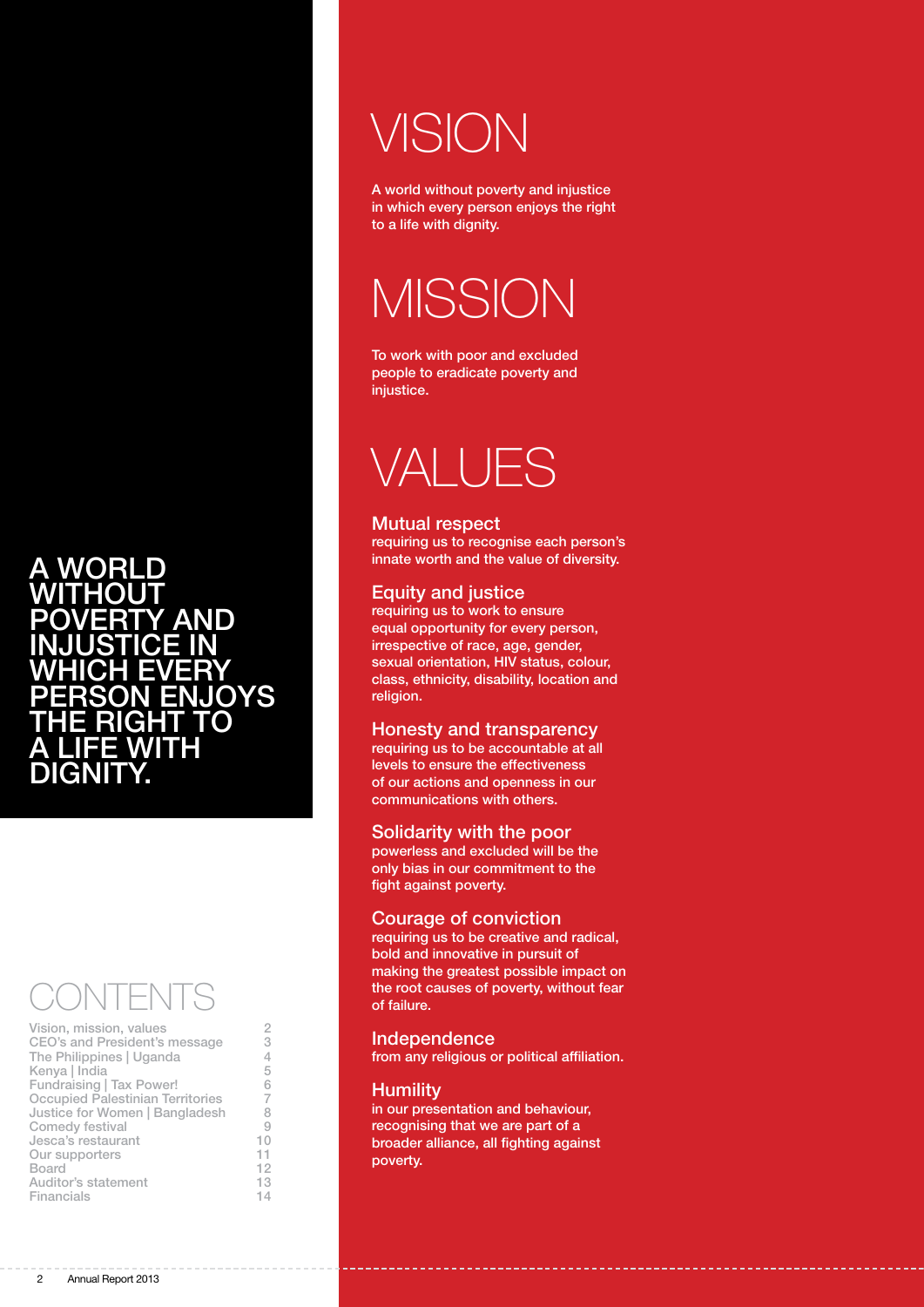# CEO's and President's message

Welcome to our Annual Report for 2013, in which we share the achievements and challenges of the second year of our strategy, Changing The Rules.

From Isolio and Kieni in Kenya, where we promoted sustainable agriculture among women smallholder farmers, consumers, academics and government officials, to Oddar Meanchey in Cambodia, where we supported residents to diversify their crops, we enabled farmers – especially women – to improve agricultural techniques and yields, as well as make their voices and needs heard at local, regional and international levels.

This year we **CONTINUED** responding to humanitarian crises WITH A PARTICULAR focus on preventing and responding to violence against women DURING CONFLICT and disasters. We empowered women WHO ARE VULNERABLE to violence during disasters to identify the threats they face, and to make themselves better prepared to respond.



Archie Law Executive Director



John Dowd AO QC President

Our response to Typhoon Haiyan in the Philippines centred on building womens' leadership and ensuring that women were protected from violence. We also began a groundbreaking research project with the University of Sydney that will enable women survivors of violence in the Democratic Republic of Congo and Kenya to access justice. We are standing by women subject to the greatest human rights abuses of our time.

In 2013 we have been encouraging our fellow Australians to challenge the status quo and critically evaluate how their lives and choices affect people living in poverty. This year we made great progress towards improving awareness in Australia of unjust international tax systems and regimes that deny people living in poverty access to essential services such as education.

Our work this year took place against a backdrop of challenging external and internal factors. Externally, the global economic downturn left ActionAid facing a downturn in income, and so we adjusted our plans to reinforce our financial sustainability. This project included the sale of our premises to establish an investment fund to guarantee our future growth. Internally, we also faced challenges. Our staff have been stretched as we deliver ongoing programming on top of mobilising resources for our work and increasing our ability to demonstrate and celebrate our successes.

We thank our Board and staff members for their continued dedication and commitment, which is inspiring for all of us at ActionAid. Above all we thank our supporters for your continued commitment to ActionAid's work, to Changing the Rules and to enabling people living in poverty to enjoy human rights and justice.



Archie Law and ActionAid Ambassador Murray Cook meet a Cambodian farmer. Photo: Charles Fox/ActionAid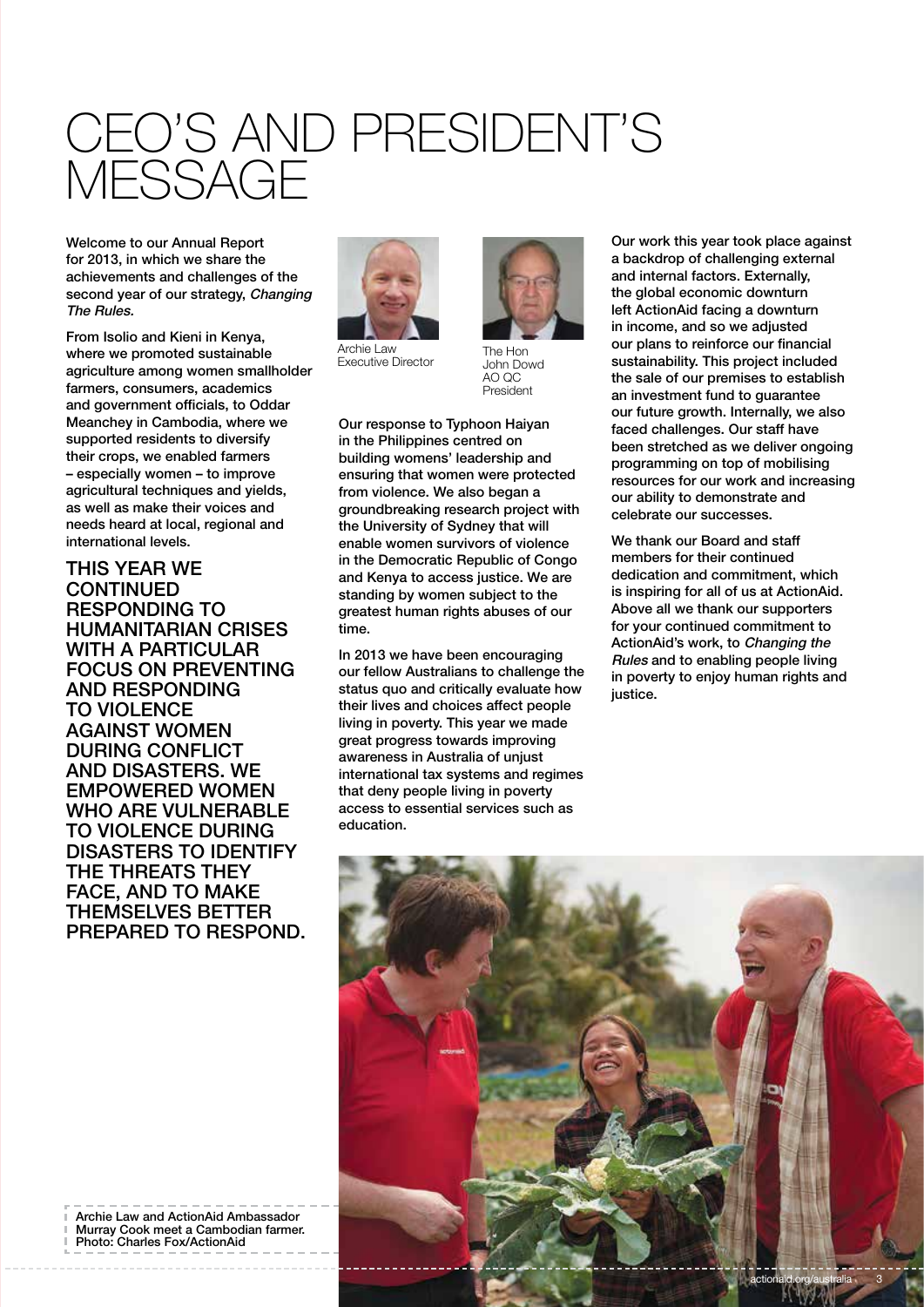# **STORYFROM** THE Philippines



HOLLy MILLER MEDIA MANAGER\* \*Deployed to The Philippines as Emergency Response Communications Advisor following Typhoon Haiyan

After Typhoon Haiyan, I met a 28-yearold woman named Imelda Bama. Imelda saved seven families after the storm, leading them out of their bamboo shacks and battling with them through knee-high water to safety, before making her way alone to Manila to pick up supplies.

She lost six baby cousins in the typhoon. "I can't believe they're gone" she told me.

Imelda and I are the same age. I listened to her tale in awe. I don't think I have ever been as inspired by anyone as I was by her. The determination in her voice and the smile that she gave me as she told her story made my heart swell.



### **STORYFROM** UGANDA



SALLY HENDERSON PhD Senior Program **COORDINATOR** 

I remember meeting an ActionAid women's empowerment group in Kwosir, Uganda. Sitting in the shade of their own grain store, we talked about Female Genital Mutilation (FGM).



"WE FIGHT IT" they told me determinedly.

#### "They do it in secret, in the forest over there. It's so HARMFUL."

The women performed a theatre piece for me – a man and his wife arguing, and the man saying

#### "How can my property answer back?"

The play showed the wife bringing in the members of her women's group and saving her daughters from a circumcision ceremony. It brought tears to my eyes to see the bravery of these women, and really brought home the importance of our work here.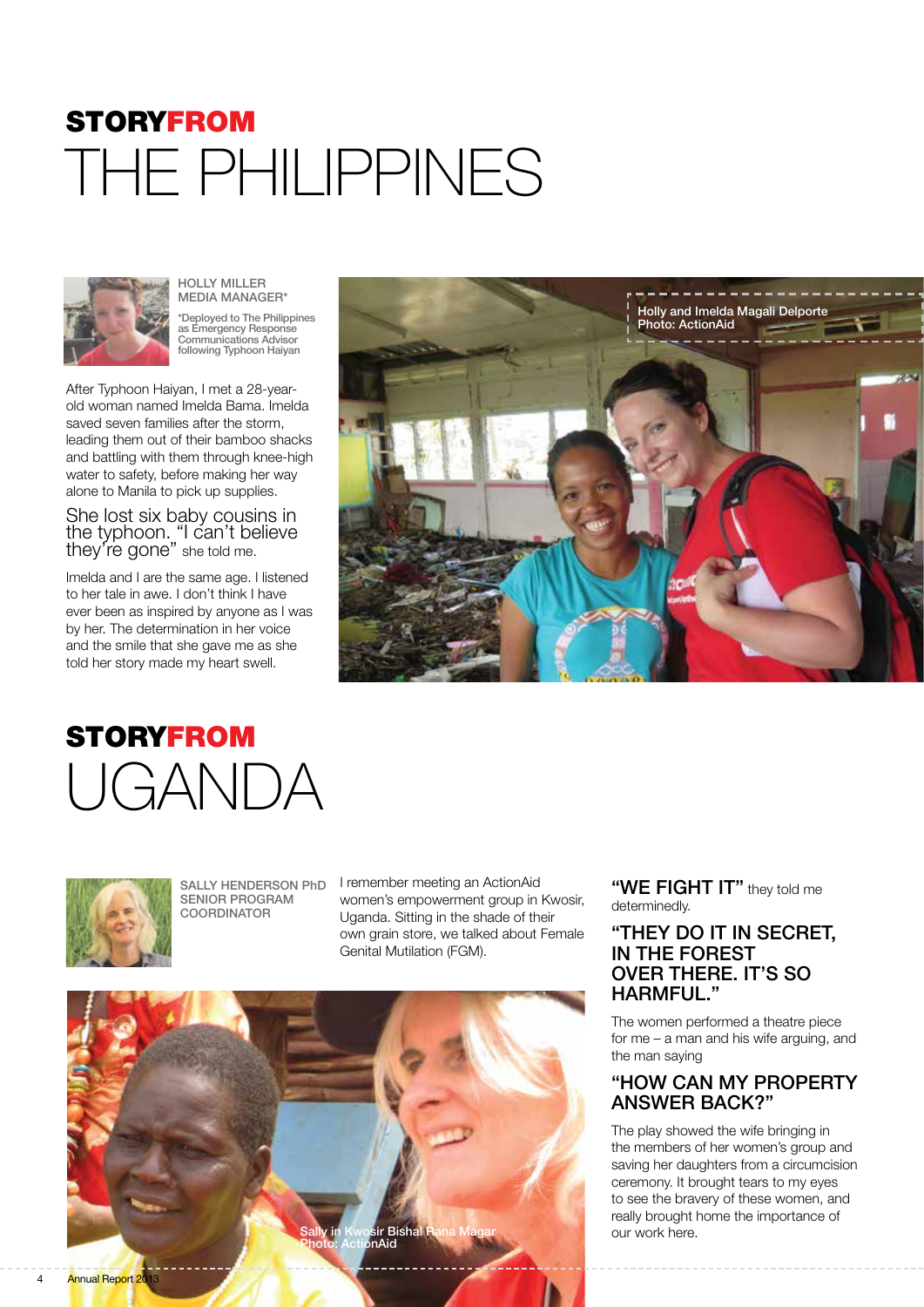



Carol Angir SENIOR PROGRAM Co-ordinator Addressing Violence Against Women

I went back to the roots of my own work with ActionAid when I made a research visit to the coast of Kenya this year. The local women's group have managed to save around 30 girls from violence, child labour and early marriage. They greet each other jovially with Swahili words meaning 'Women, you are awake!'

They often take the girls into their own homes, getting them back to school and back to their families. When it comes time for rapists and attackers to come to trial, they sing and dance outside courtrooms to demand justice. Many are poor peasant farmers – but they save money every month just to help defend the rights of women and girls.



### **STORYFROM**  $INDA$



MARK CHENERY Head of Community Engagement

In a remote Indian village, only accessible by boat, I sat huddled together on the concrete floor of a dimly lit community hall with a group of women. They told me that three years ago, most married women here were forced to stay inside their houses – locked away like prisoners. It was hard for me to imagine.

Yet here we were today, sitting in public and without a man in sight - apart from me.

They spoke of freedom. Of becoming leaders. Of proving to their men, as well as their daughters, that women have the brains and determination to make life better not only for themselves, but for their whole community.

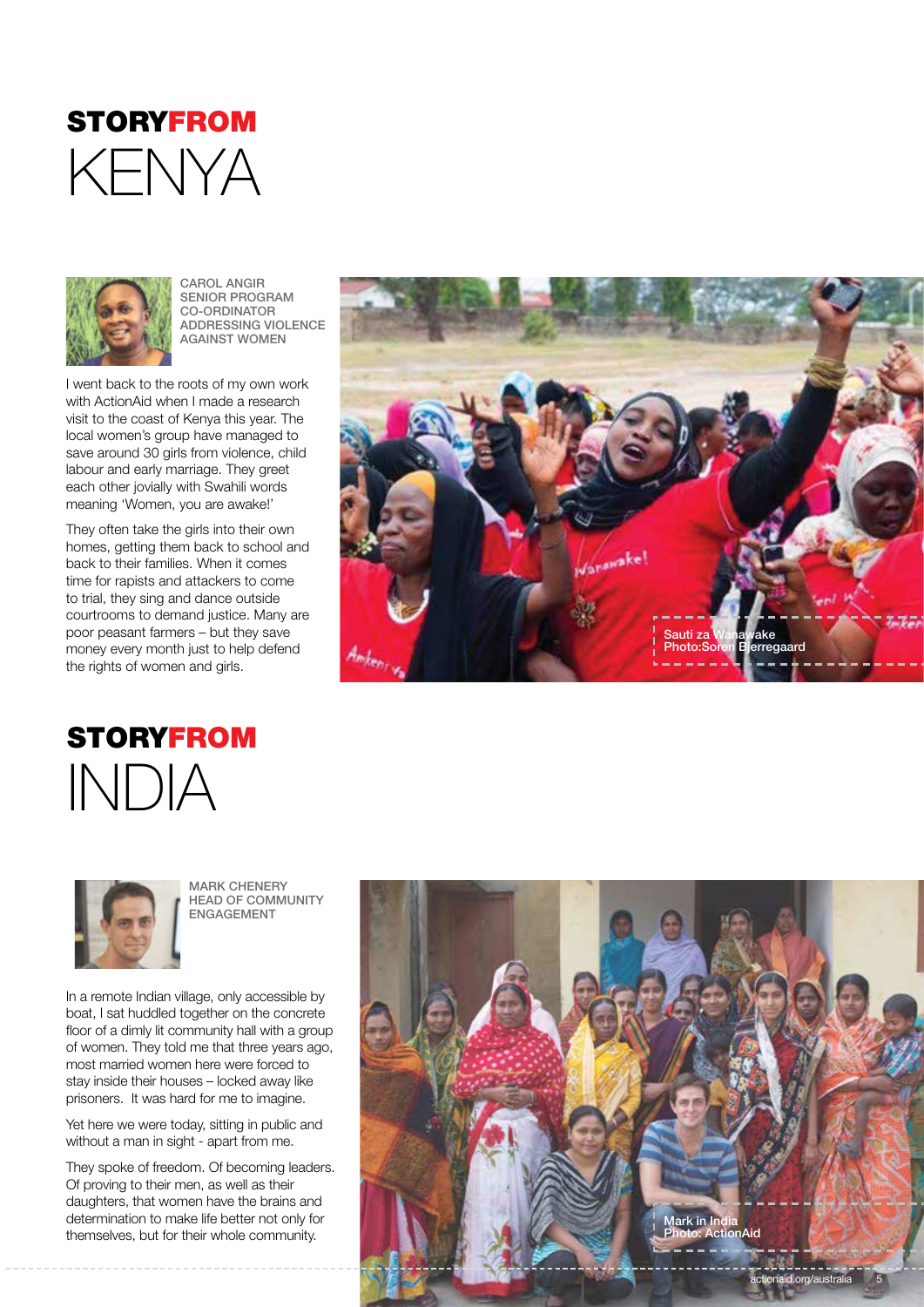# **STORYFROM** FUNDRAISING

It takes more than organisation to fundraise. It takes passion, commitment and determination. That's why I was so impressed with how the Vietnamese community in NSW and WA rallied together to support families affected by the devastating typhoon that struck the Philippines last year.

They put on events and street collections to raise more than \$92,000 in NSW and \$21,000 in WA – phenomenal amounts.

#### "After the fall of Saigon, the Filipino government and people opened their hearts and homes in welcoming Vietnamese refugees fleeing their country BY BOAT."

said Thang Ha, the President of the NSW chapter of the Vietnamese Community in Australia.

I was so inspired to see the Vietnamese community come together to return the favour when it was most needed.



CALISTA HOLMES DONOR DEVELOPMENT MANAGER



# STORYFROM TAX POWER!



WILLIAM GRAY **COMMUNITY** ENGAGEMENT OFFICER

Last year I took part in ActionAid's Tax Justice campaign, which seeks to draw attention to multi-national corporations exploiting tax loopholes in poor countries, robbing them of much needed tax dollars that fund education, health and other essential services. The stunt we used to generate interest in the traditionally unsexy topic of tax was a 'Pop-up tax haven' on Bondi Beach.

With plastic palm trees and bags filled with fake money we turned the iconic beach into a tax dodger's paradise! We got some great images and a buzz on the day, but there is still a long way to go in bringing about tax justice for people living in poverty around the world.

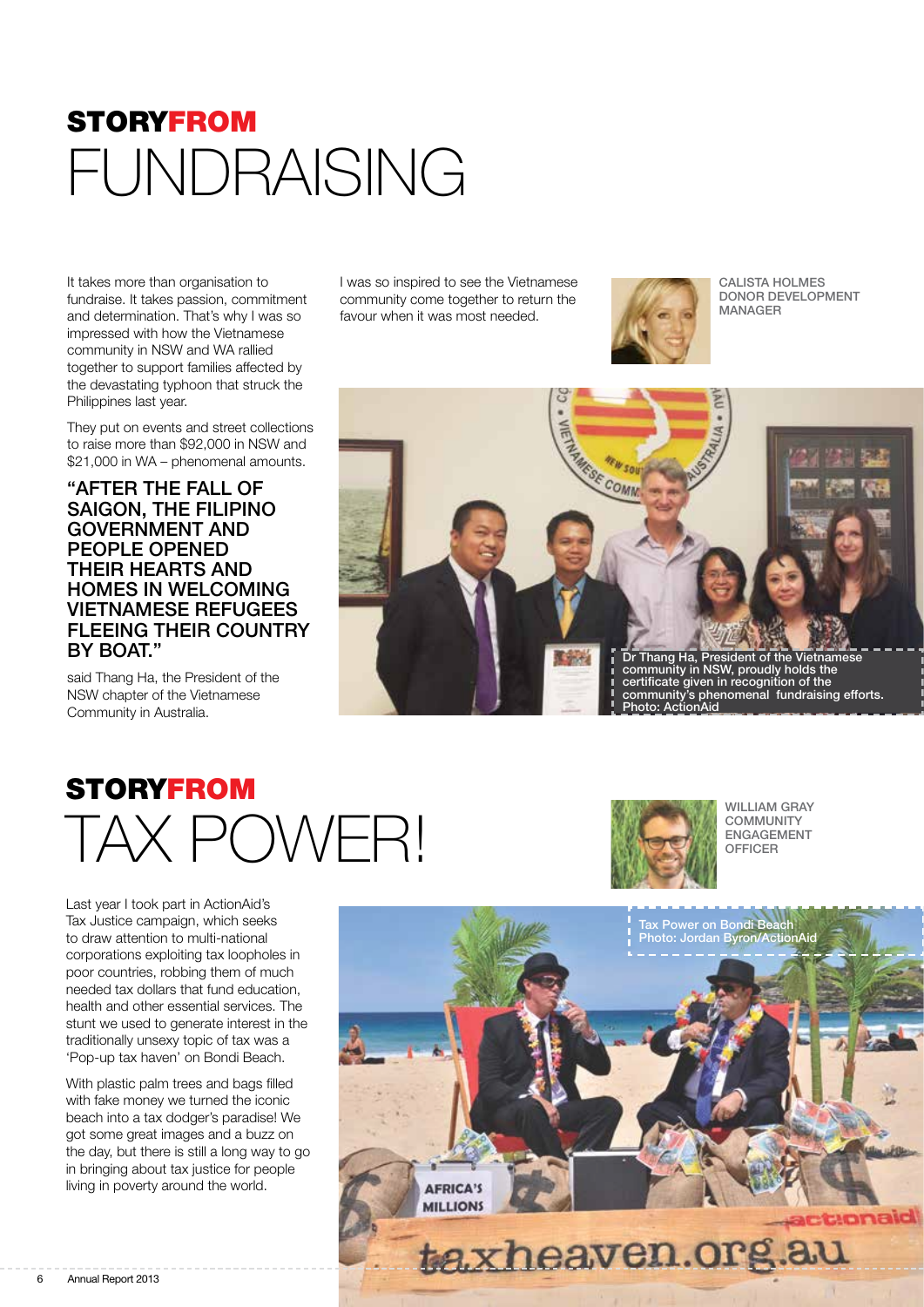### **STORYFROM**

# OCCUPIED PAI territories



GRACE NICHOLAS **SENIOR** PROGRAM **COORDINATOR** 

I visited the occupied Palestinian territories earlier this year and met a group of women who don't seem to know the meaning of self-pity.

They live in tents on a desert hilltop called Susiya in the south of Hebron, because the authorities will not allow them to build permanent homes. Their primary school is a demountable classroom which, until this year, only catered for children up to Grade 5. After that, the children had to walk for two hours, past hostile Israeli settlements and through military checkpoints, to reach the nearest school. None of the 10 women I met, even the 14-year-old girl next to me, have an education beyond this point, and they are barely literate.

WITH ACTIONAID'S support, the women of Susiya joined forces and decided to lobby for another year of schooling. They succeeded in securing a commitment from the local authorities for a classroom and teacher so that their children now at least can continue education to Grade 6.

Farija, a mother of six, told me she was thrilled, notwithstanding that the entire village may be bulldozed at any moment under the terms of an Israeli court demolition order. As is often the case

in this area, the reason for the order is unclear. Despite this uncertainty, Farija spoke of the pride she feels at having been able to speak out and make this achievement for her community and her daughter.

"I was so worried, expecting to see her just sitting at home. Now I dream she may even finish high school and go to **UNIVERSITY,"** Farija told me, her face bright.



The women of the "Resilience" group in Susiya. Farija has the scarf with green stripes. Next to her (left) is Radha, the coordinator and Farija (same name) stands at the left of the group. Photo: ActionAid

naid.org/australia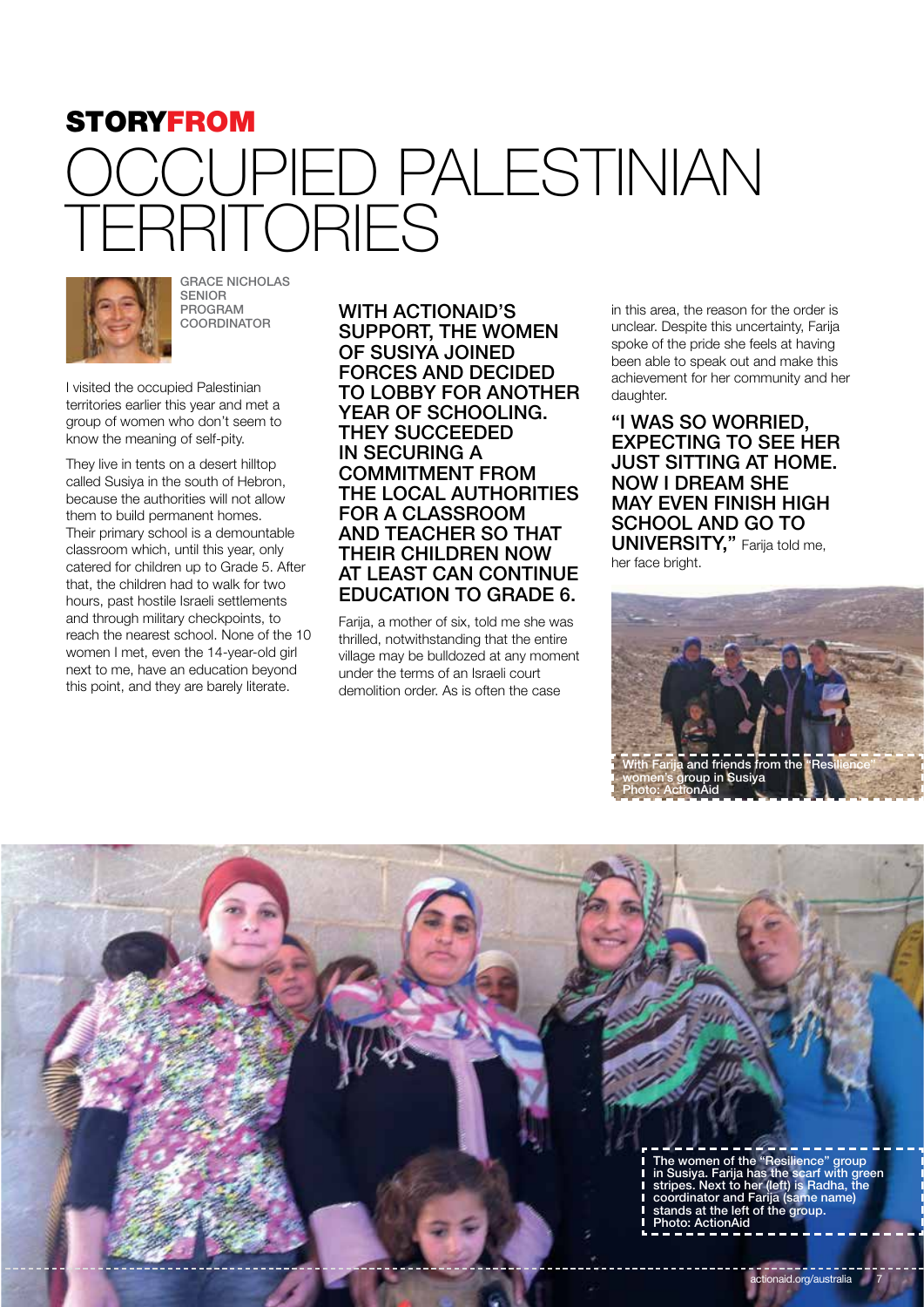# STORYFROM JUSTICE FOR WOMEN



CASEy MCCOWAN **PARTNERSHIPS** Development **COORDINATOR** 

Last year I travelled to Northern Uganda as part of ActionAid's project Making Transitional Justice Work for Women.

There I listened to young women speak of being abducted, raped and kept as 'forced wives' by the Lord's Resistance Army (LRA), being infected by HIV and caring for children fathered by their captors.

It was heartbreaking. However, the women also spoke so passionately about how determined they are to make policy makers and governments right the wrongs they have suffered.

I remember one young woman definitely and bravely told me,

"There is not yet justice. The government failed to protect us. They spoiled our future and they should acknowledge this and ask us for forgiveness."



# STORYFROM BANGLADESH



Nicola BailEy **FREELANCE PHOTOGRAPHER** 

When the fragile walls of Rana Plaza collapsed, the world looked on in horror. As a photojournalist I was there to witness the tragedy. Climbing over the rubble, my heart broke at the sight of the bodies. Outside on the streets and in the hospitals, people shoved photos of their loved ones in my face – desperate in the hope I might be able to help them.

At times like this when the horror threatens to overwhelm you, it's important to try and find something positive that can come out of it. I was particularly strengthened to see the work being done by ActionAid on the ground in Bangladesh, educating women about their labour rights and giving them the skills and the confidence to demand them.

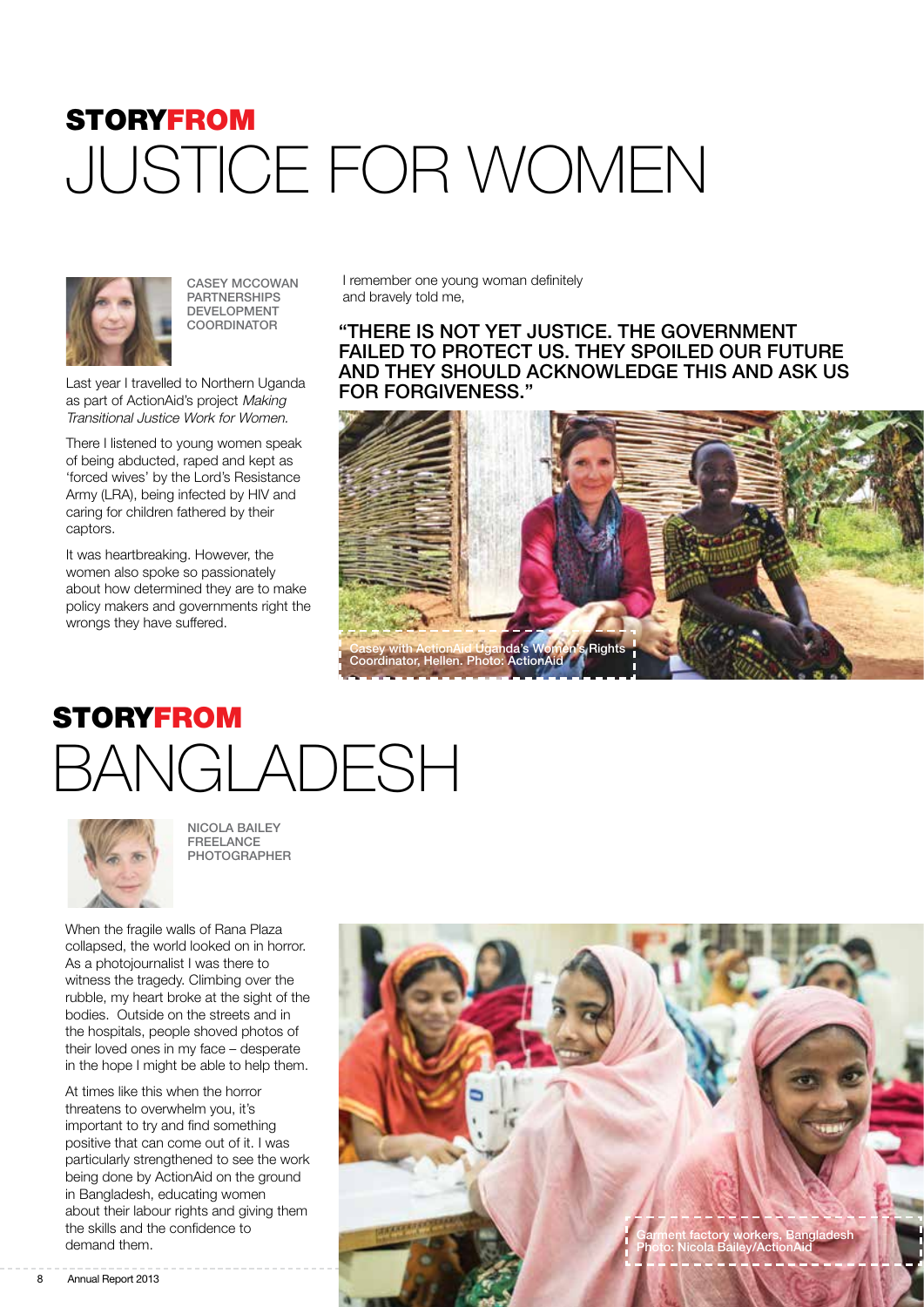# **STORYFROM** COMEDY FESTIVAL

In May 2013, ActionAid came together with the Sydney Comedy Festival to host an all-women comedy night to highlight the issues of women's rights and the work that ActionAid does to address them.

It was an idea that came from the recognition that as a fairly new organisation in Australia, too few people knew of ActionAid or of the work that we do supporting women living in poverty to stand up, raise their voices and claim their human rights.

#### WE ALSO WANTED to showcase the power of women's laughter, even in the face of terrible circumstances.

We were lucky enough to have established relationships with two of Australia's funniest women, Judith Lucy and Claire Hooper, both of whom assured us that we had a killer idea on our hands, and generously agreed to take to the stage on the night.

We were thrilled when they were joined on the line-up by Wendy Harmer, George McEncroe, international act Gina Yashere and more.

With the Enmore Theatre as our venue, we knew the challenge upon us - to sell 1600 seats – was significant. In the months that led up to the event, we plastered Sydney with posters and flyers. We reached out to other women's organisations and community groups, to media, and to advertisers to promote the event for us – and the support flooded in. We found that everyone we spoke to was as excited as we were and were keen to offer support however they could.





HOLLy MILLER MEDIA MANAGER / ACTING HEAD OF **COMMUNITY** ENGAGEMENT

As the night approached, ticket sales went up - and up and up.

When the night finally arrived, I stood behind the curtains on the stage at the Enmore, and watched our sold-out event fill up with an audience that cheered – for the women on stage, and for the work that ActionAid does supporting the power of women's laughter around the world.

#### For me, it was the most exciting moment of 2013 by far.

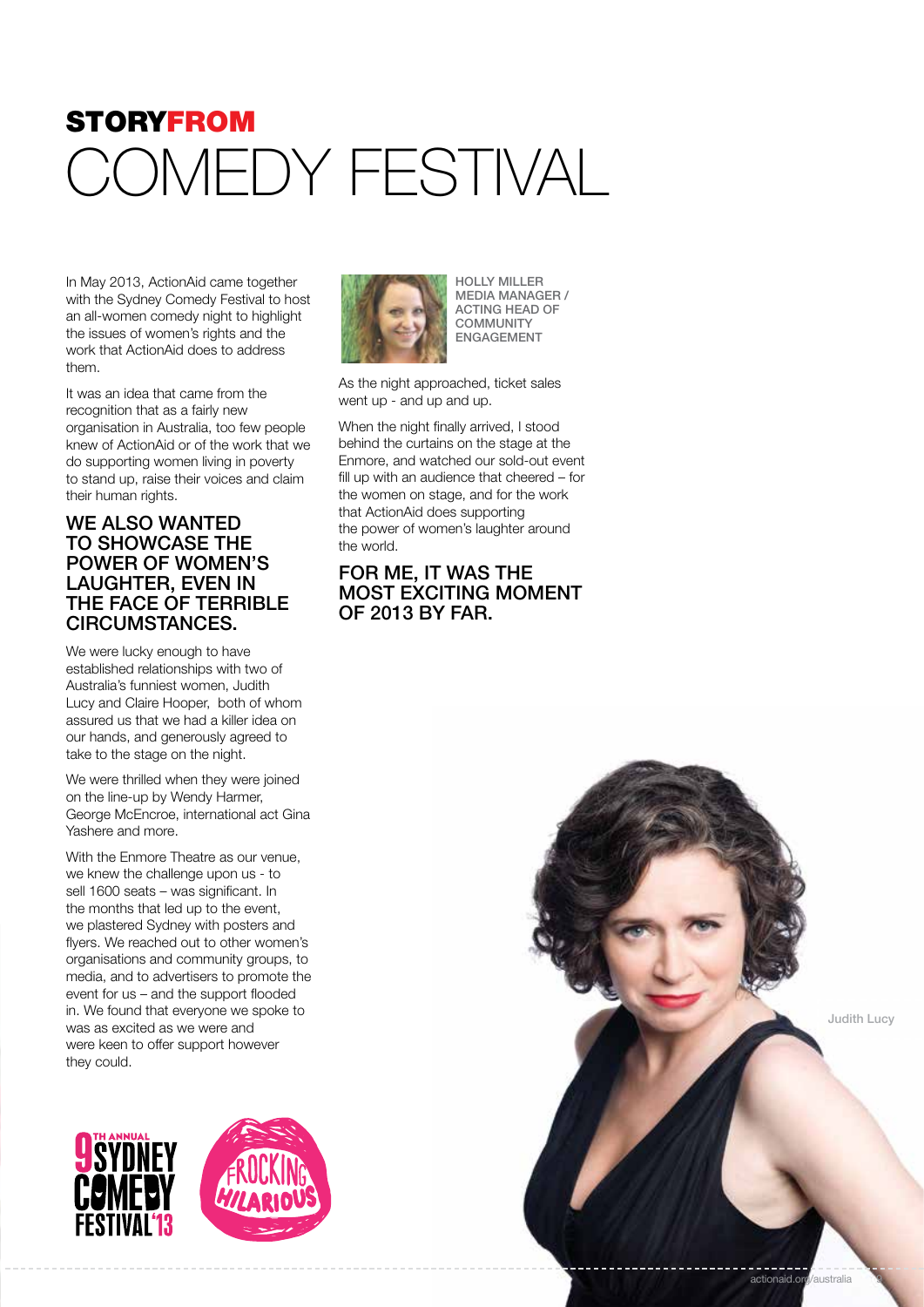### STORYFROM JESCA'S RESTAURANT



GEMMA PITCHER **COMMUNICATIONS** SPECIALIST

I met Jesca in her restaurant, a tiny little brick building outside her village in Uganda. She served me her speciality, millet porridge with tamarind, and told me how she'd gone from never having any money of her own to owning her own business.

#### "If I even wanted to buy a bar of soap, I had to ask my **HUSBAND"** she told me.

But then Jesca was chosen by the members of her ActionAid women's group to receive a bag of groundnuts on loan. She planted and harvested them to get three more bags.

It soon turned out Jesca had the soul of a true businesswoman. She shelled the nuts and set up a stall at the ferry crossing, selling fried nuts and nut butter. It was a triumph – all her groundnuts sold out in two months, giving her over \$125.

"I just looked at all that money. More than I'd ever held in my hand in my life, and mine alone!" she told me, breaking into a huge gap-toothed smile.

#### "I slapped 200,000 shillings into my husband's hand and told him to go and pay the children's SCHOOL FEES!" she said,

throwing back her head and laughing in pure delight at the memory.

Jesca's next venture was to rise at 4am every morning and walk back to the river crossing, this time to cook and sell chapattis (flatbreads).

#### "People on the road laughed and told me to go back to tending my husband's house. But I just ignored

**THEM"** she told me, her face stubborn.

Her next idea was the restaurant. "I made the bricks myself, with my children. I spent the rest of the chapatti money on labourers, cement and roofing materials. And when it was done, I just sat there and stared at it. I couldn't believe it was mine!"

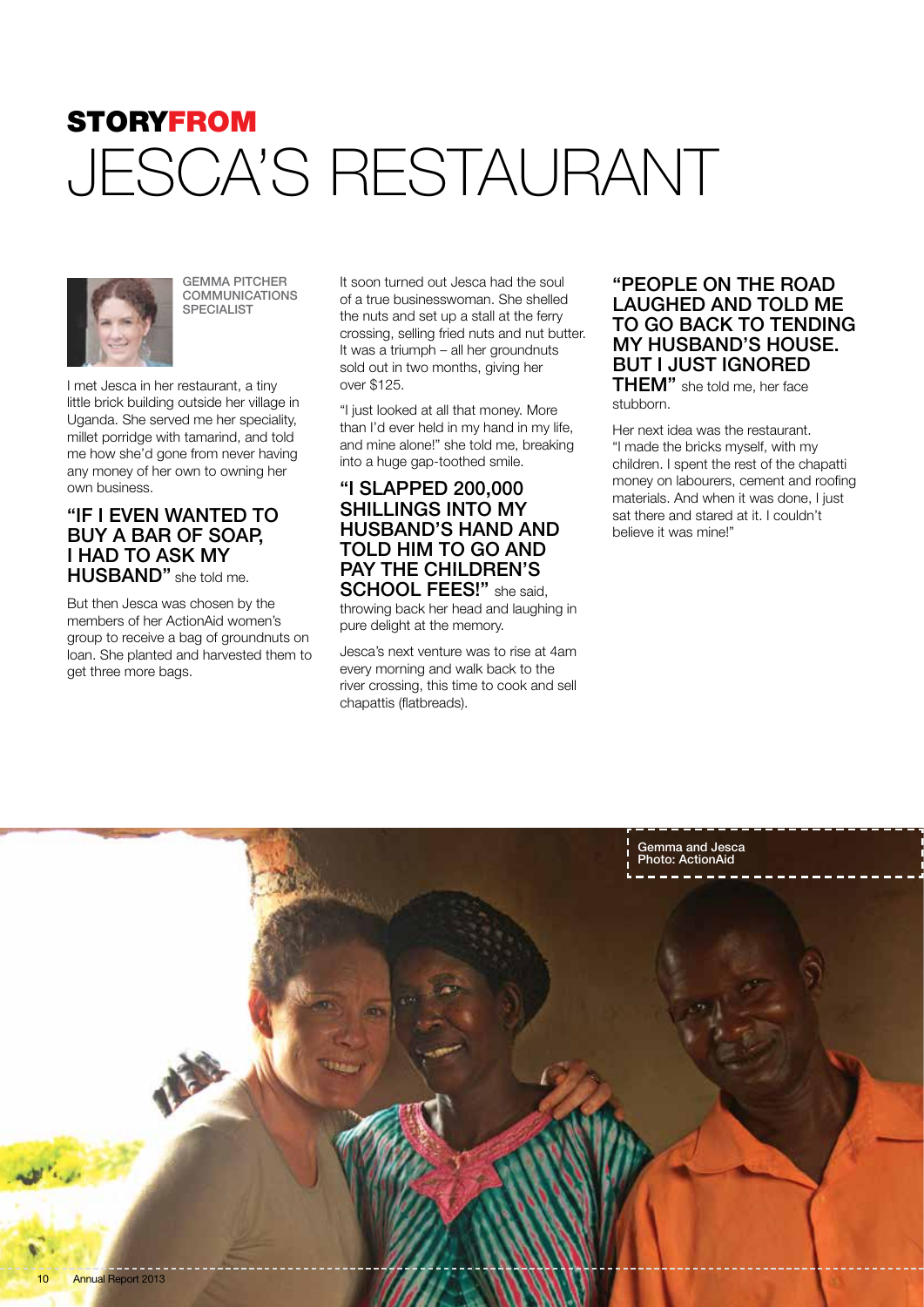# Our Supporters

Thank you to all our generous supporters for your ongoing commitment. However you choose to give, whether by providing financial support or by donating your time and expertise, you are an important part of ActionAid's work in ending poverty and critical to its success. While space restricts us to naming just a few, every individual supporter is making a real difference in realising our vision of a world without poverty and injustice. Thank you!

#### Institutional Donors

AusAID

Swiss Agency for Development and Cooperation

UNDP

#### PHILANTHROPIC FOUNDATION SUPPORTERS

Australian Executor Trustees

Letcombe Trust

Planet Wheeler Foundation

Philandron Foundation

The Sky Foundation

#### SIGNIFICANT INDIVIDUAL AND COMMUNITY SUPPORTERS

Nan Ball

- Lynne Church
- Camille Domaille
- Joseph Grundy

Joan Perkins

Alan Wallace

Women for Influence

Vietnamese Community in Australia - NSW

Vietnamese Community in Western Australia

#### BUSINESS SUPPORTERS

Deutsche Bank DLA Piper Australia

#### **BEQUESTS**

We gratefully acknowledge the kind and thoughtful gifts received from those who included ActionAid Australia in their will. These extraordinary contributions will make a lasting difference to people living in poverty. During 2013, we received generous bequests from the estates of:

William David Hedley Thomas Joan Horne

Barbara Ide

Neal John Jackson

Lindley Kenneth Keays

Kenneth Leech

Alan Russell Murray

- Ken Rawson
- Barbara Frances Sutton

Joyce Etta White

#### **AMBASSADORS**

Judith Lucy Tracey Spicer Claire Hooper Murray Cook

#### Pro Bono SUPPORTERS

DLA Piper Minter Ellison Sparke Helmore Williamson Legal Quay Legal

For information on leaving a lasting legacy to ActionAid please contact Calista Holmes, ActionAid's Loyal Donor and Bequest Manger, email: calista.holmes@actionaid.org or call: 02 9565 9121

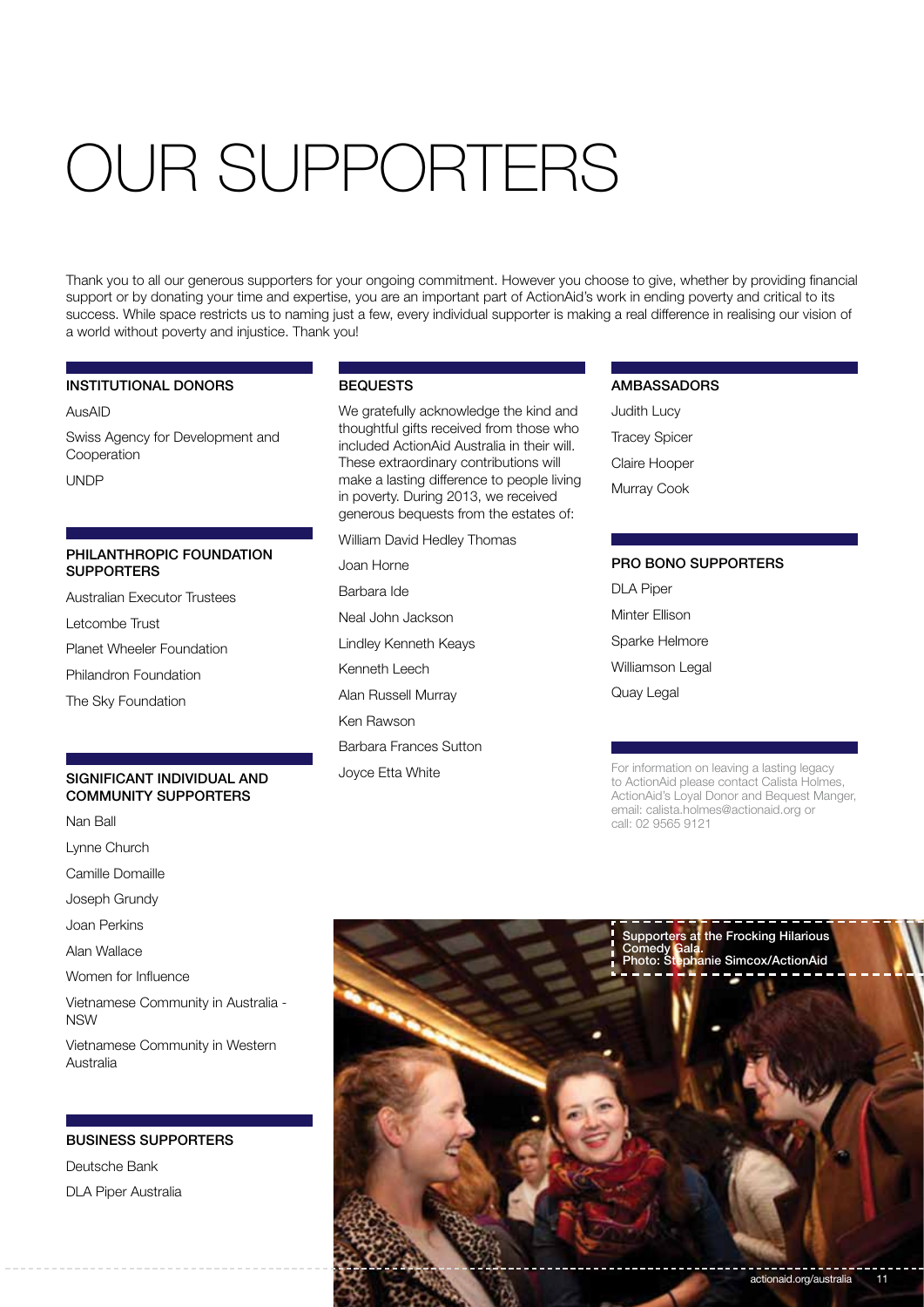# IUR BOAR

The directors of the Company at any time during or since the reporting period are:

#### The Hon JOHN DOWD AO OC LLB (Syd)

Chancellor Southern Cross University; Deputy President NSW Mental Health Tribunal; President International Commission of Jurists Australia; Former NSW Attorney General Former Supreme Court Judge

Director from 28 April 2008 Appointed President 1 July 2009

#### Margaret Alston LLB (Melbourne) Dip ED (Melbourne)

Consultant Member St Vincent's Health Regional Advisory Council Melbourne; Former Program Quality Advisor, Save the Children Australia; Former Business Development Consultant, RMIT International Projects; Former Program Director, Australian Volunteers International

Director from 16 June 2011 Appointed Vice-President 16 May 2012

#### Tuong Quang Luu AO BA/LLB (Saigon) LLB (ANU) Barrister at law

Part-time Director, National Australia Day Council; Former Head of SBS Radio; Former Director: The Australian Museum Trust, Refugee Council of Australia & MSTL; Former Alternate Director PAN TV

Director from 8 February 2007 Resigned on 1 July 2013

#### Sonia Zavesky Graduate, A.F.T.R.S.

Director, Zavesky Consulting; Former Head of Communications, Greenpeace; Former Chief of Staff and Executive Producer, ABC News Radio Sydney; Former news and current affairs journalist, ABC

Director from 4 November 2009

#### James Pyne B.E. Hons (Syd) M.B.A. (Insead)

Group Head of Sales - Coates Hire, Australia Former Executive - Brakes Foodservice Group (UK); Former Principal - Softbank Europe Venture Capital (UK); Former Strategy Consultant – LEK Consulting (Australia, New Zealand, France, The Philippines, UK)

Director from 25 November 2010 Resigned on 12 September

#### Susan Brennan BA/LLB (Hons)

Barrister at Law; Vice President, World YWCA and Former President, World **YWCA** 

Director from 24 February 2011

#### GORDON WEISS MA (Int. Relations, Security)

Former OSCE official; Former Global Emergencies Official (UNICEF); Former Spokesperson (UN Sri Lanka) Author; Journalist with The Global Mail

Director from 16 June 2011 Resigned on 19 November 2013

#### Thomas O'Connor BA/LLB (Melb)

Senior Programs Manager, Centre for Australian Progress; Former CEO, the Oaktree Foundation

Director from 17 May 2012 Resigned on 19 July 2013

#### Maree Blake GAICD, FCSA, FCPA B.Bus, Grad. Cert. in Management

Various Non-Executive Directorship and Committee Positions; Former ASIC Queensland Regional Commissioner; Former partner of national accounting firm

Director from 22 November 2012

#### Nicci Dent MFIA, HND BTEC in Art and Design Diploma

National Fundraising Director; The Heart Foundation; Formerly Director of Fundraising MSF; Various Fundraising roles with Amnesty International and the Wilderness Society

Director from 11 September 2013

#### James Goth B.Ec University of Sydney LLB University of Sydney MBA, (Insead)

Former Partner, Boston Consulting Group

Director from 30 January 2014

Company Secretary

Philip Archibald Law was appointed to the position of Company Secretary on 1 July 2009.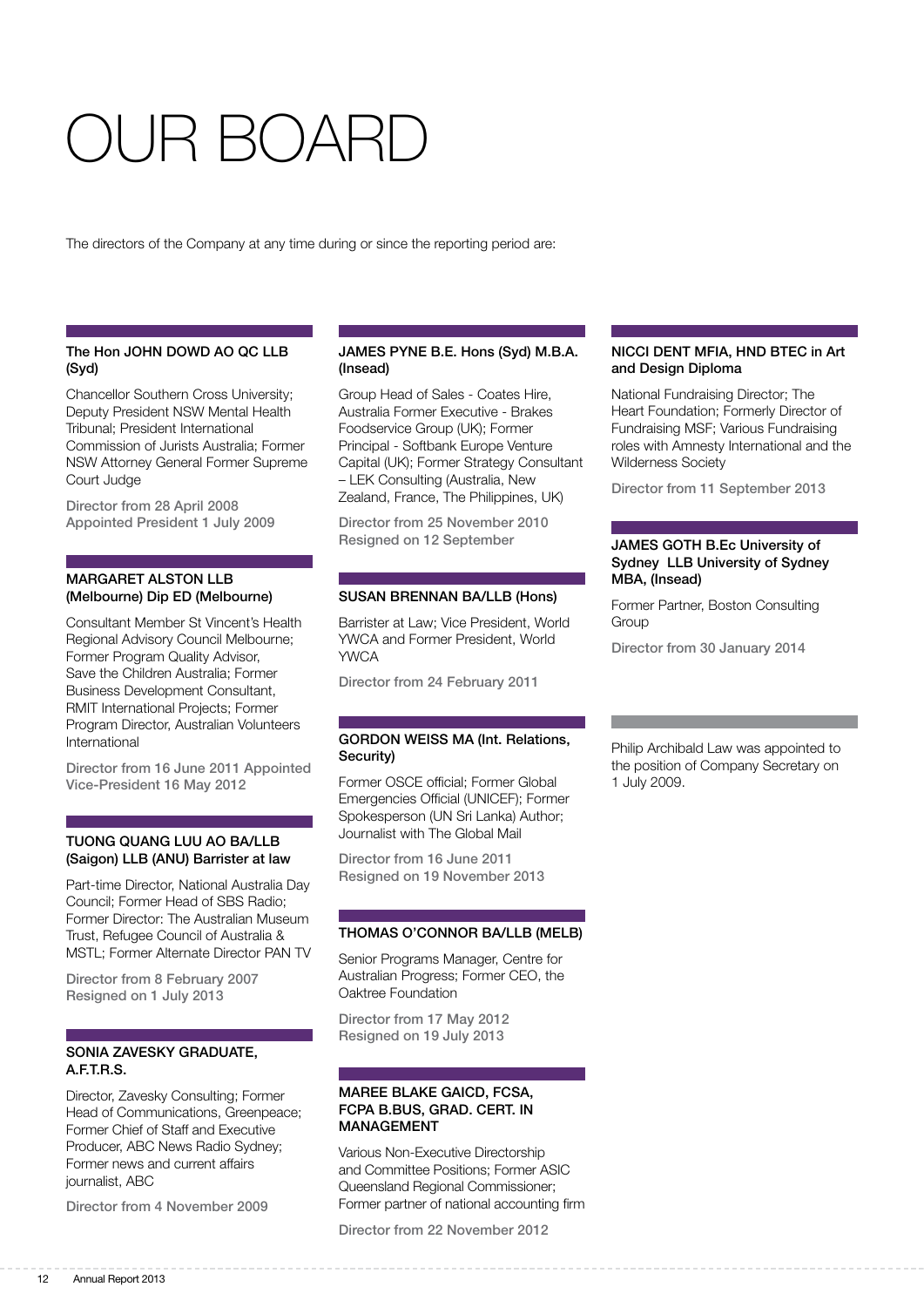# Deloitte.

Deloitte Touche Tohmatsu ABN 74 490 121 060

Grosvenor Place 225 George Street Sydney NSW 2000 PO Box N250 Grosvenor Place Sydney NSW 1217 Australia

DX 10307SSE Tel: +61 (0) 2 9322 7000 Fax: +61 (0) 2 9322 7001 www.deloitte.com.au

#### Report of the Independent Auditor on the Summary Financial Statement Report to the Members of ActionAid Australia

The accompanying Summary Financial Statement Report prepared by ActionAid Australia, which comprises the statement of financial position as at 31 December 2013, the statement of profit or loss and other comprehensive income, the statement of cash flows and the statement of change in equity for the year then ended, is derived from the audited general purpose financial report of ActionAid Australia for the year ended 31 December 2013. We expressed an unmodified audit opinion on that financial report in our report dated 15 May 2014. The financial report and the Summary Financial Statement Report do not reflect the effects of events that occurred subsequent to the date of our report on that financial report.

The Summary Financial Statement Report does not contain all the disclosures required by the Australian Accounting Standards for a general purpose financial report. Reading the Summary Financial Statement Report, therefore, is not a substitute for reading the audited financial report of ActionAid Australia.

#### Directors' Responsibility for the Summary Financial Statement Report

The Directors of the company are responsible for the preparation of the Summary Financial Statement Report in accordance with Australian Accounting Standards, the Corporations Act 2001 and the ACFID Code of Conduct and for compliance with the Charitable Fundraising Act 1991.

#### Auditor's Responsibility

Our responsibility is to express an opinion on the Summary Financial Statement Report based on our procedures, which were conducted in accordance with Auditing Standard ASA 810 Engagements to Report on Summary Financial Statements.

#### **Opinion**

In our opinion, the Summary Financial Statement Report derived from the audited financial report of ActionAid Australia for the year ended 31 December 2013 is consistent, in all material respects, with that audited financial report, in accordance with Australian Accounting Standards, the Corporations Act 2001 and the ACFID Code of Conduct. For a better understanding of the scope of our audit, this auditor's report should be read in conjunction with our audit report on the financial report.

Deloite Tardy Tonneth

DELOITTE TOUCHE TOHMATSU

parte Peese

Gaile Pearce Partner Chartered Accountants Sydney, 23 May 2014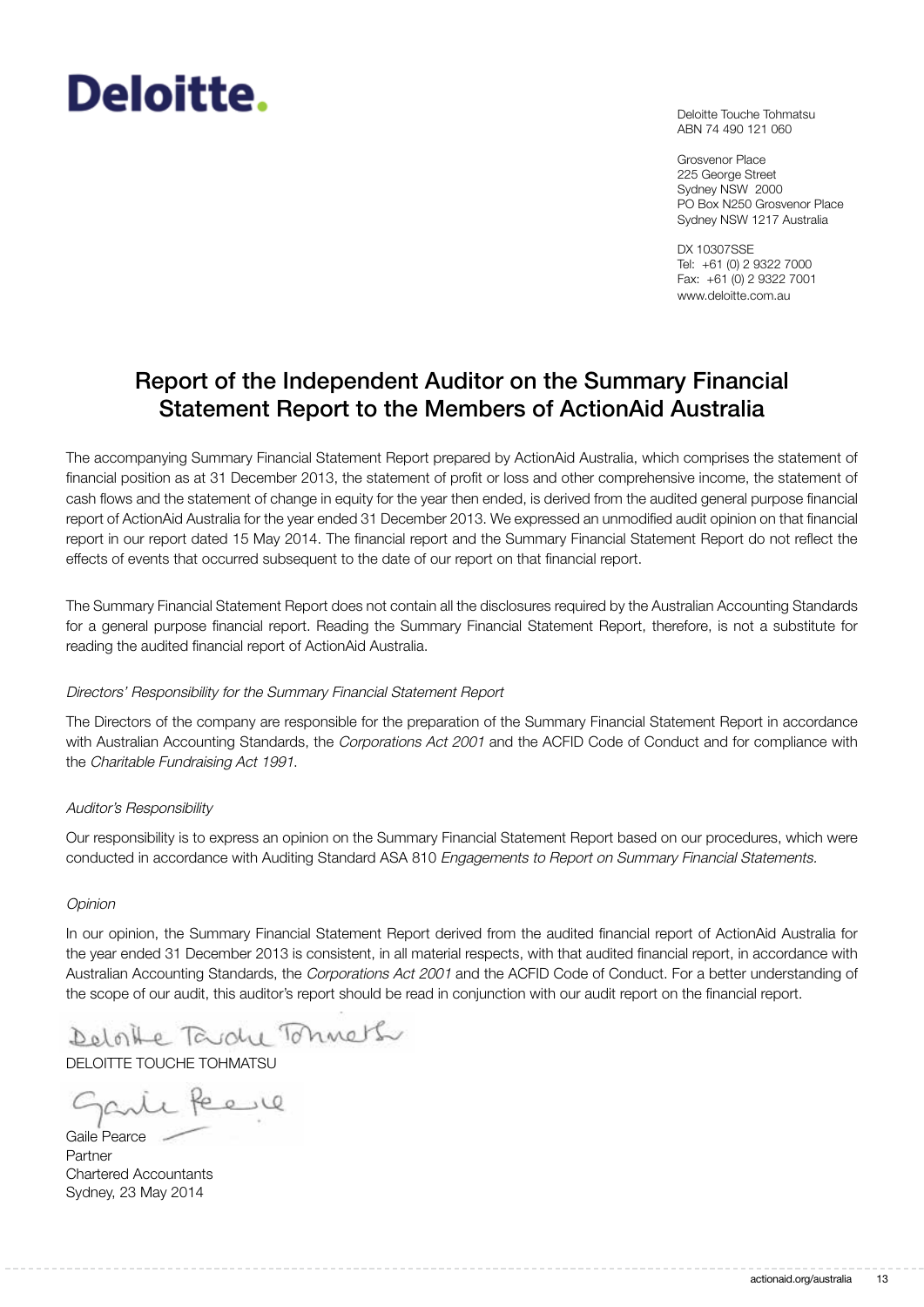# FINANCIAI S

During 2013, ActionAid Australia's operating revenue reduced by 34% to \$7.5 million. The reduction in operating revenue was mainly in overseas grants (as projects in Indonesia were completed) and other income (a reduction in funds from ActionAid International). Non-operating revenue increased by \$3.0 million due to a capital profit made on the sale of property, (the \$3.0 million has been transferred to a capital reserve).

Public funds raised totalled \$3.4 million and comprised 46% of operating revenue for the year, compared to 31% in the previous year. Public funds included donations, wills and gifts received from the Australian public as well as non-monetary income such as volunteer or pro bono services. In 2013 ActionAid Australia received funds from donors who left gifts in their wills, totalling \$133,545.

Grant income contributed to 53% of operating revenue at \$4.0 million. Of this, \$3.7 million came from AusAID and \$0.3 million from other Australian and overseas sources. Interest income received was \$53,652 (shown in investment income) and other income was \$77,924 (due mainly to additional fund raising activities, such as comedy gala ticket sales).

Our total program expenditure was 68% of expenditure for 2013, a decrease from 73% in 2012. Of this, overseas projects received \$4.0 million (53%), \$716,744 (9%) funded project management costs in Australia and \$442,498 (6%) funded campaigns and community education in Australia. Program expenditure includes ActionAid Australia's programs overseas as well as the costs of public campaigning in Australia.

Fundraising accounted for 17% of total expenditure, a 1% decrease from 2012. As previous years' investment in ActionAid's face-to-face fundraising program gathered momentum there was less investment needed in developing the program. Accountability and administration costs increased by 2% from 2012 and are 12% of total expenditure.



The full financial report for the year ended 31 December 2013 is available on request or on the ActionAid Australia website at www.actionaid.org/australia.

The Summary Financial Report has been prepared in accordance with the requirements set out in the Australian Council for International Development (ACFID) Code of Conduct. For further information on the Code please refer to the ACFID Code of Conduct Guidance Document available at www.acfid.asn.au.

In order to lodge a complaint against ActionAid Australia please email complaints.au@actionaid.org. Where a breach of the ACFID Code of Conduct is considered to have occurred please see the ACFID website http://www.acfid.asn.au/code-of-conduct/complaints for contact details.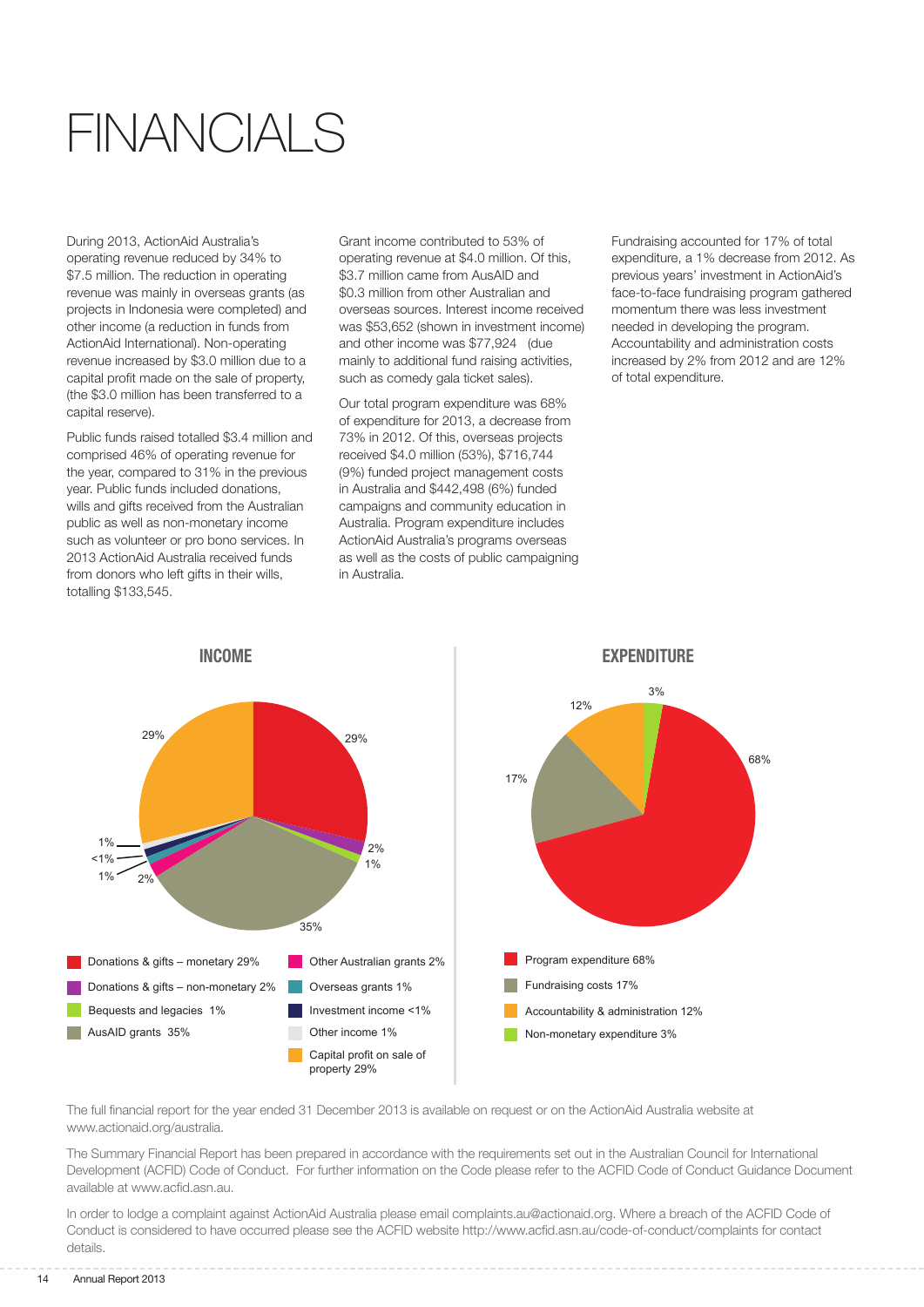#### Statement of Profit or Loss and Other Comprehensive Income

For the year ended 31 December 2013

|                                                                                 | Year ended 31<br>December 2013<br>S | Year ended<br>31 December<br>2012<br>\$ |
|---------------------------------------------------------------------------------|-------------------------------------|-----------------------------------------|
| <b>REVENUE</b>                                                                  |                                     |                                         |
| <b>Operating Revenue</b>                                                        |                                     |                                         |
| Donations and gifts                                                             |                                     |                                         |
| - Monetary                                                                      | 3,106,056                           | 3,219,491                               |
| - Non-monetary                                                                  | 192,832                             | 129,306                                 |
| Bequests and legacies                                                           | 133,545                             | 122,622                                 |
| Grants                                                                          |                                     |                                         |
| - AusAID                                                                        | 3,681,622                           | 3,795,342                               |
| - Other Australian                                                              | 183,244                             | 20,651                                  |
| - Other overseas                                                                | 95,881                              | 3,038,286                               |
| Investment income                                                               | 53,652                              | 68,226                                  |
| Other income                                                                    | 77,924                              | 900,213                                 |
| International political or religious<br>adherence promotion program revenue     |                                     |                                         |
| Total operating revenue                                                         | 7,524,756                           | 11,294,137                              |
| <b>OTHER GAINS</b>                                                              |                                     |                                         |
| Capital profit on sale of property                                              | 3,018,577                           |                                         |
| <b>Total other gains</b>                                                        | 3,018,577                           |                                         |
| <b>Total revenue</b>                                                            | 10,543,333                          | 11,294,137                              |
|                                                                                 |                                     |                                         |
| <b>EXPENDITURE</b>                                                              |                                     |                                         |
| International Aid and Development Programs Expenditure                          |                                     |                                         |
| International programs                                                          |                                     |                                         |
| - Funds to international programs                                               | 3,981,644                           | 6,965,135                               |
| - Program support costs                                                         | 716,744                             | 767,290                                 |
| Community education                                                             | 442,498                             | 637,131                                 |
| Fundraising costs                                                               |                                     |                                         |
| - Public                                                                        | 1,264,878                           | 1,999,432                               |
| - Government, multilateral & private                                            | 24,089                              | 69,045                                  |
| Accountability and administration                                               | 894,968                             | 874,602                                 |
| Non-monetary expenditure                                                        | 192,832                             | 129,306                                 |
| <b>Total International Aid and Development</b><br><b>Programs Expenditure</b>   | 7,517,653                           | 11,441,941                              |
| International political or religious adherence<br>promotion program expenditure |                                     |                                         |
| Domestic programs expenditure                                                   |                                     |                                         |
| <b>TOTAL EXPENDITURE</b>                                                        | 7,517,653                           | 11,441,941                              |
| Excess/(shortfall) of revenue over expenditure:                                 |                                     |                                         |
| - Operating excess/(shortfall) over expenditure                                 | 7,103                               | (147, 804)                              |
| - Capital excess/(shortfall) over expenditure                                   | 3,018,577                           |                                         |
| TOTAL EXCESS/(SHORTFALL) OF REVENUE<br><b>OVER EXPENDITURE</b>                  | 3,025,680                           | (147, 804)                              |
| Other comprehensive income                                                      |                                     |                                         |
| Total comprehensive income/(loss)                                               | 3,025,680                           | (147, 804)                              |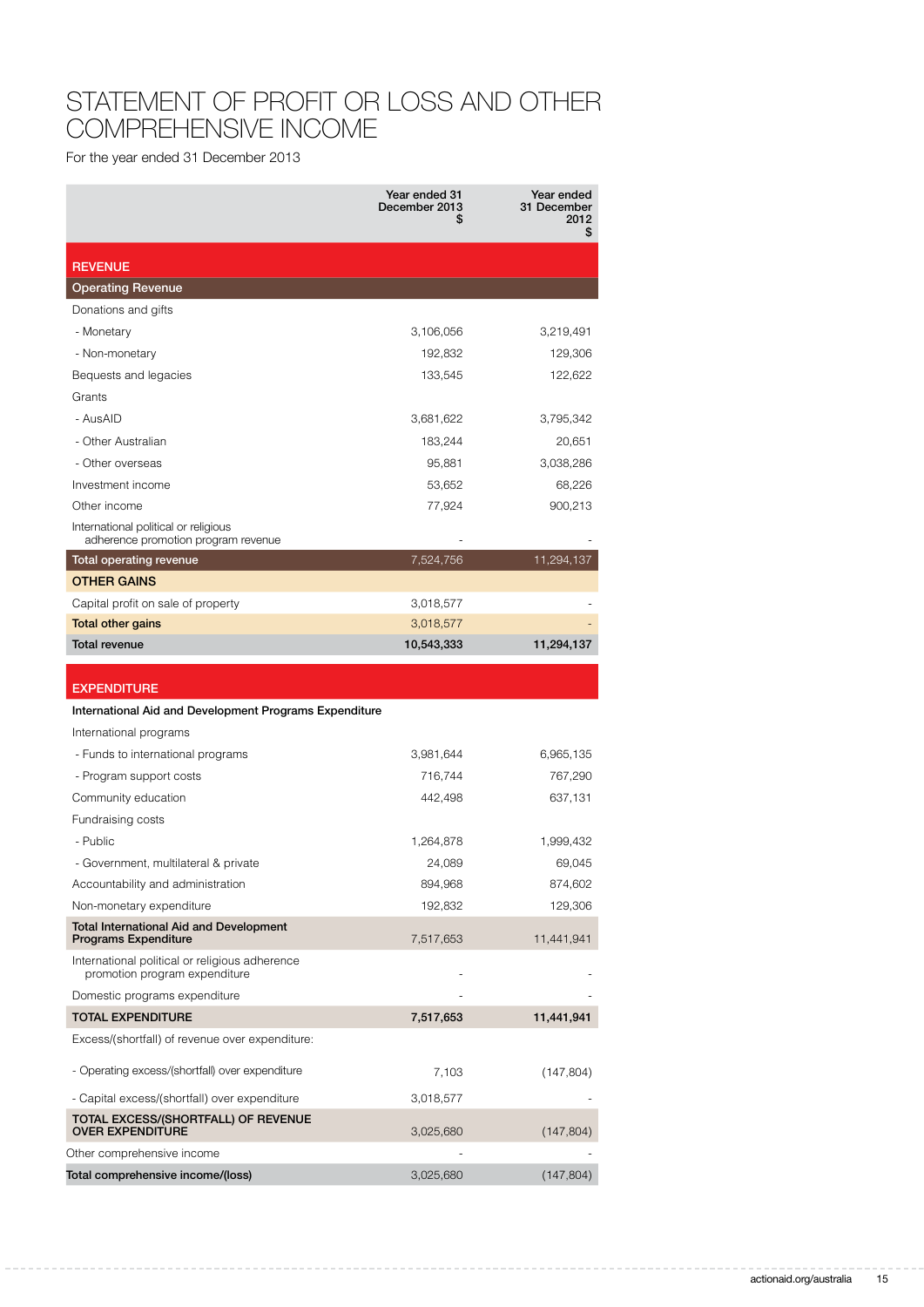### STATEMENT OF CHANGES IN EQUITY

For the year ended 31 December 2013

ActionAid Australia's operating reserve increased by \$7,103 and its capital reserve increased by \$3,018,577 over the year and we ended 2013 with a total reserve of \$5,242,043. ActionAid Australia does not utilise all funds immediately so that it can ensure that the funds are best used for long-term, sustainable outcomes.

|                                                  | Retained<br>earnings<br>\$ | Restricted<br>funds<br>reserves<br>S  | Unrestricted<br>funds<br>reserves<br>S         | Total<br>undistributed<br>funds<br>\$ |
|--------------------------------------------------|----------------------------|---------------------------------------|------------------------------------------------|---------------------------------------|
|                                                  |                            |                                       |                                                |                                       |
| Opening balance at<br>1 January 2012             | 1,340,805                  | 973,362                               | 50,000                                         | 2,364,167                             |
| Surplus/(deficit)                                | (147, 804)                 | ÷.                                    | L.                                             | (147, 804)                            |
| Total comprehensive income                       | (147, 804)                 |                                       |                                                | (147, 804)                            |
| Transfers to/(from) restricted<br>reserves       | 168,843                    | (168, 843)                            |                                                |                                       |
| Closing balance at<br>31 December 2012           | 1,361,844                  | 804,519                               | 50,000                                         | 2,216,363                             |
|                                                  |                            |                                       |                                                |                                       |
|                                                  | Retained earnings<br>\$    | Restricted<br>funds<br>reserves<br>\$ | <b>Unrestricted</b><br>funds<br>reserves<br>\$ | Total<br>undistributed<br>funds<br>\$ |
|                                                  |                            |                                       |                                                |                                       |
| Opening balance at<br>1 January 2013             | 1,361,844                  | 804,519                               | 50,000                                         | 2,216,363                             |
| Surplus/(deficit)                                | 3,025,680                  | ÷                                     | $\overline{a}$                                 | 3,025,680                             |
| Total comprehensive income                       | 3,025,680                  |                                       |                                                | 3,025,680                             |
| Transfers to/(from) restricted<br>reserves       |                            |                                       |                                                |                                       |
| - Capital reserve                                | (3,018,577)                | 3,018,577                             |                                                |                                       |
| - Other restricted reserves                      | (117, 925)                 | 117,925                               |                                                |                                       |
| Other amounts transferred to/<br>(from) reserves | (3, 136, 502)              | 3,136,502                             |                                                |                                       |
| Closing balance at<br>31 December 2013           | 1,251,022                  | 3,941,021                             | 50,000                                         | 5,242,043                             |

During the year ended 31 December 2013, ActionAid Australia had no transactions in the following categories specified in the ACFID Code of Conduct: adjustments or changes in equity due to adoptions of new accounting standards, changes in equity from changes in asset fair value transactions, or other.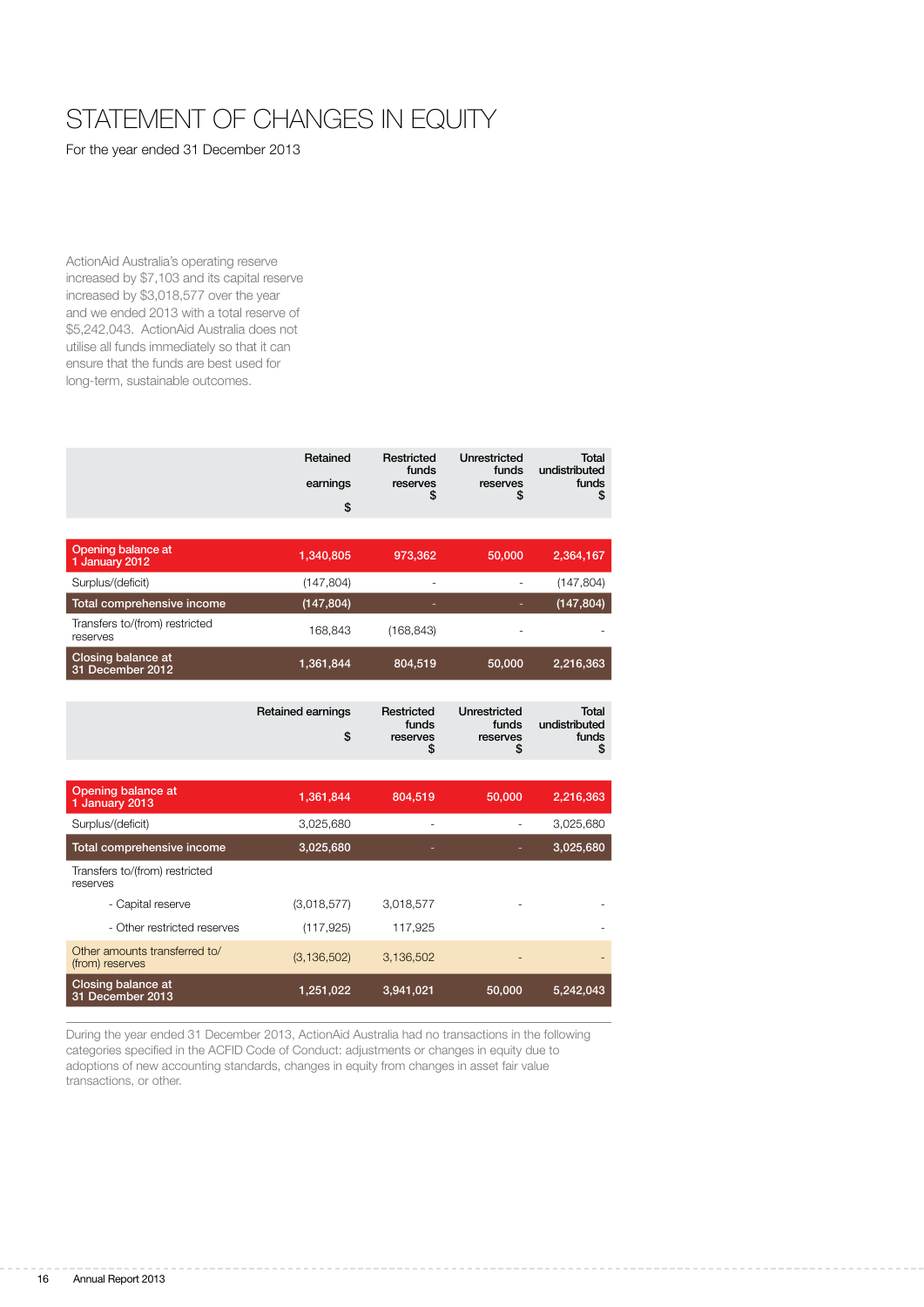### STATEMENT OF FINANCIAL POSITION

As at 31 December 2013

|                                  | 31 December<br>2013<br>S | 31 December<br>2012<br>S |
|----------------------------------|--------------------------|--------------------------|
| <b>ASSETS</b>                    |                          |                          |
| <b>Current assets</b>            |                          |                          |
| Cash and cash equivalents        | 8,986,075                | 4,442,979                |
| Trade and other receivables      | 212,180                  | 446,530                  |
| <b>Total current assets</b>      | 9,198,255                | 4,889,509                |
| Non-current assets               |                          |                          |
| Property, plant and equipment    | 52,485                   | 575,113                  |
| Total non-current assets         | 52,485                   | 575,113                  |
| <b>Total assets</b>              | 9,250,740                | 5,464,622                |
| <b>LIABILITIES</b>               |                          |                          |
| <b>Current liabilities</b>       |                          |                          |
| Trade and other payables         | 694,238                  | 290,475                  |
| <b>Borrowings</b>                |                          | 83,836                   |
| Provisions - employee benefits   | 130,466                  | 143,700                  |
| Other                            |                          |                          |
| - Deferred revenue               | 3,158,440                | 2,366,875                |
| <b>Total current liabilities</b> | 3,983,144                | 2,884,886                |
| <b>Non-current liabilities</b>   |                          |                          |
| <b>Borrowings</b>                |                          | 318,579                  |
| Provisions - employee benefits   | 25,553                   | 44,794                   |
| Non-current liabilities          | 25,553                   | 363,373                  |
|                                  |                          |                          |
| <b>Total liabilities</b>         | 4,008,697                | 3,248,259                |
|                                  |                          |                          |
| Net assets                       | 5,242,043                | 2,216,363                |
|                                  |                          |                          |
| <b>EQUITY</b>                    |                          |                          |
| Restricted funds capital reserve | 3,018,577                |                          |

Of ActionAid Australia's total assets of \$9.3 million, \$9.0 million was held as cash, with around half of this amount being held in short-term term deposits at banks. The organisation's largest liability, at \$3.2 million, is deferred revenue. Deferred revenue is grant funds received in advance that are yet to be used for overseas projects and the management support costs of those projects.

At 31 December 2013, ActionAid Australia had no balances in the following categories specified in the ACFID Code of Conduct: inventories, assets held for sale, other financial assets, non-current trade and other receivables, investment property, intangibles, other non-current asset, current tax liabilities, other financial liabilities or other non-current liabilities.

Restricted funds other reserves 802,444 804,519 Unrestricted funds reserves 60,000 50,000 50,000 Retained earnings 1,251,022 1,361,844 **Total equity** 6,242,043 2,216,363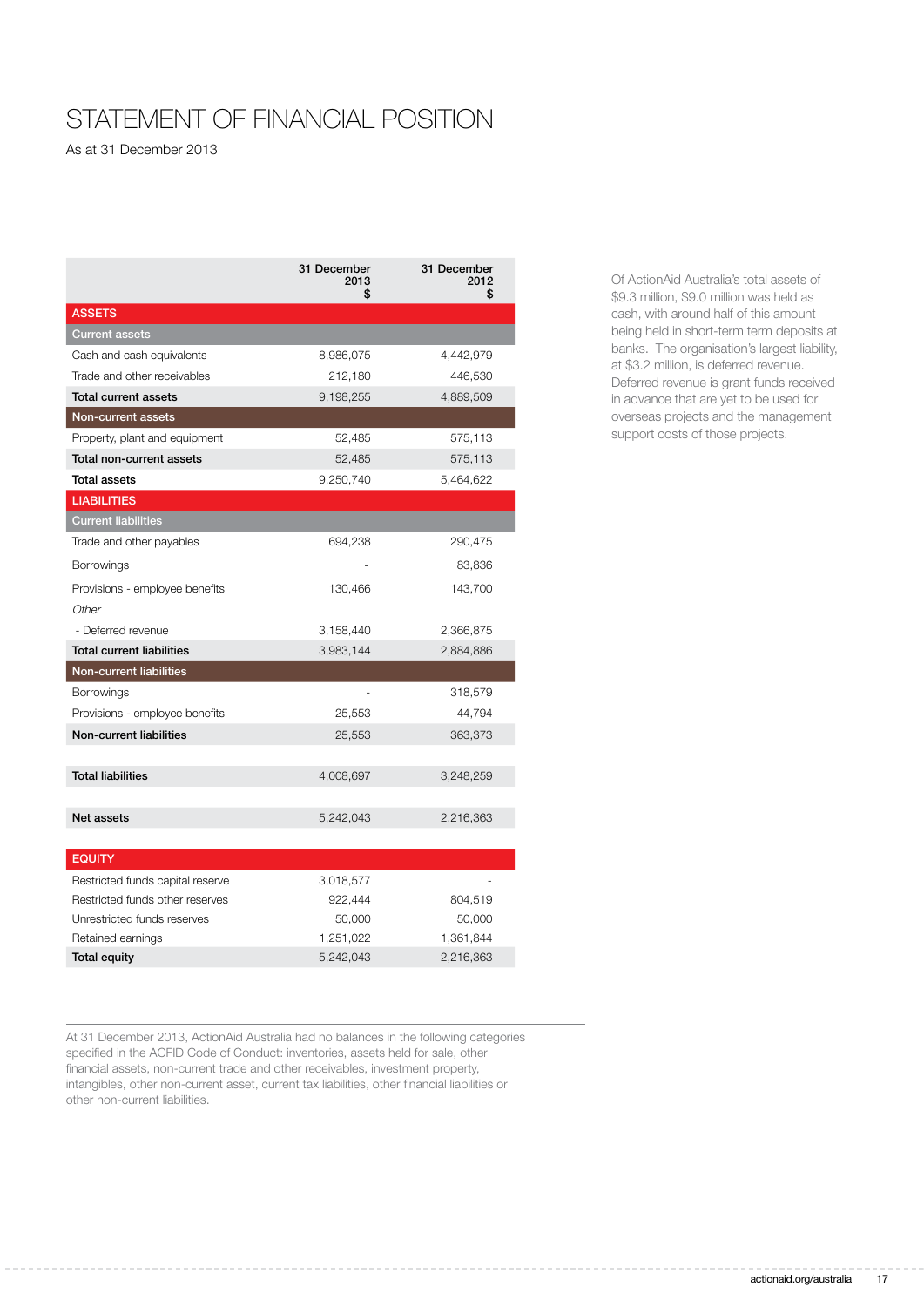### STATEMENT OF CASH FLOWS

For the year ended 31 December 2013

The cash position of ActionAid Australia during 2013 increased by \$4.5 million; this is mainly due to the proceeds from the sale of the non-current assets (property) during the year.

| Year ended<br>31 December<br>2013<br>S                            |               | Year ended<br>31 December<br>2012<br>S |
|-------------------------------------------------------------------|---------------|----------------------------------------|
| Cash flows from operating activities                              |               |                                        |
| Cash receipts from appeals,<br>donations & fundraising activities | 3,239,601     | 3,342,113                              |
| Cash receipts from AusAID grants                                  | 5,144,811     | 3,642,254                              |
| Cash receipts from other grants                                   | 75,211        | (203, 241)                             |
| Proceeds from other activities                                    | 72.395        | 900.604                                |
| Interest received                                                 | 53,652        | 68,226                                 |
| Cash payments to suppliers and employees                          | (2,010,052)   | (3,608,037)                            |
| Cash payments for project expenditure                             | (5, 140, 886) | (8,369,555)                            |
| Net cash provided by/(used in)<br>operating activities            | 1.434.732     | (4,227,636)                            |

| Cash flows from investing activities                    |            |             |
|---------------------------------------------------------|------------|-------------|
| Proceeds from sale of non-current assets                | 3,528,531  |             |
| Proceeds from investment                                |            | 200,000     |
| Payments for property, plant and equipment              | (17, 752)  | (2,532)     |
| Net cash provided by/(used in) investing<br>activities  | 3,510,779  | 197.468     |
| Cash flows from financing activities                    |            |             |
| Proceeds from borrowings                                |            | 402,415     |
| Repayment of borrowings                                 | (402, 415) |             |
| Net cash provided by/(used in) financing<br>activities  | (402, 415) | 402.415     |
|                                                         |            |             |
| Net increase/(decrease) in cash and cash<br>equivalents | 4,543,096  | (3,627,753) |
|                                                         |            |             |
| Cash and cash equivalents at<br>beginning of period     | 4,442,979  | 8,070,732   |
|                                                         |            |             |
| Cash and cash equivalents at end of period              | 8,986,075  | 4,442,979   |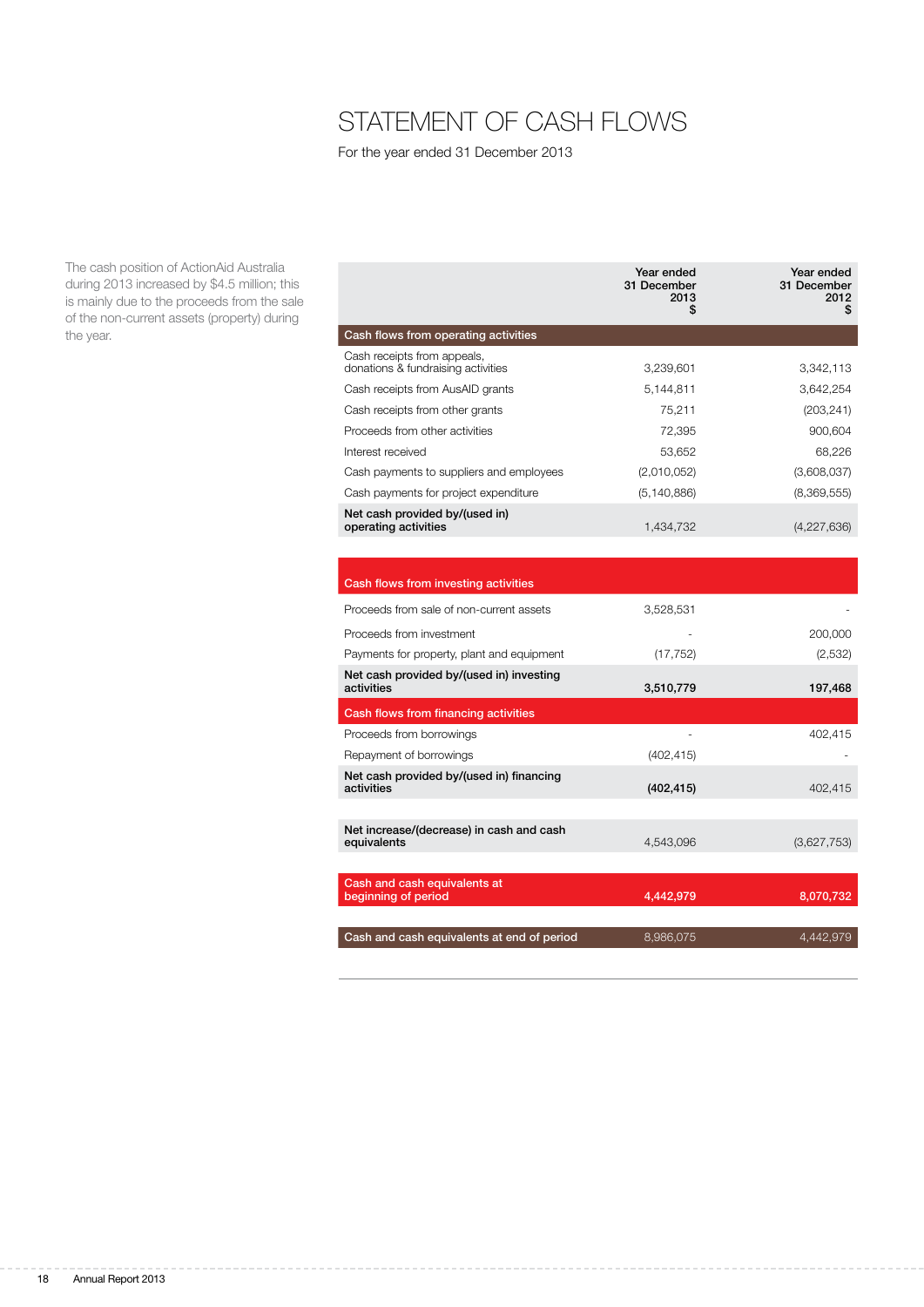#### Table of cash movements for designated purposes

Projects for which funds raised during the reporting period were more than 10% of the total operating revenue income of \$7,524,756.

|                                                                                                                                     | Cash available<br>at 1 January<br>2013<br>S | Cash raised during the<br>period<br>\$ | Cash disbursed during<br>the period<br>\$ | Cash available<br>at 31 December<br>2013<br>S |
|-------------------------------------------------------------------------------------------------------------------------------------|---------------------------------------------|----------------------------------------|-------------------------------------------|-----------------------------------------------|
| Project/purpose                                                                                                                     |                                             |                                        |                                           |                                               |
| Australia Africa Community<br><b>Engagement Scheme</b><br>(AACES)<br>Australia Middle East<br>NGO Cooperation<br>Agreement (AMENCA) | 500.085<br>910,221                          | 1,876,829<br>842,682                   | 1,465,316<br>1,264,055                    | 911,598<br>488,848                            |
| Total for other non-designated purposes<br><b>Total</b>                                                                             | 3,032,673<br>4,442,979                      | 9,394,690<br>12,114,201                | 4,841,734<br>7,571,105                    | 7,585,629<br>8,986,075                        |

Of the cash available at balance date for all other purposes of \$7,585,629 an amount of \$5,699,015 is committed to funding a specific project or to be used for a designated purpose.

#### ActionAid Australia Director's Declaration

In the opinion of the directors of ActionAid Australia:

- (a) the financial statements and notes set out on pages 7 to 31 are in accordance with the Corporations Act 2001 including;
	- (i) giving a true and fair view of the financial position of the Company as at 31 December 2013, and of its performance, for the financial year ended on that date; and
	- (ii) complying with Australian Accounting Standards (including the Australian Accounting Interpretations) and Corporations Regulations 2001; and
	- (iii) complying with the ACFID Code of Conduct for non-governmental development organisations; and
- (b) there are reasonable grounds to believe that the Company will be able to pay its debts as and when they become due and payable

Dated at Sydney this 23th day of May 2014

Signed in accordance with a resolution of the Directors pursuant to S295(5) of the Corporations Act 2001:

The Hon. John Dowd AO QC President

Sonia Zavesky **Director**